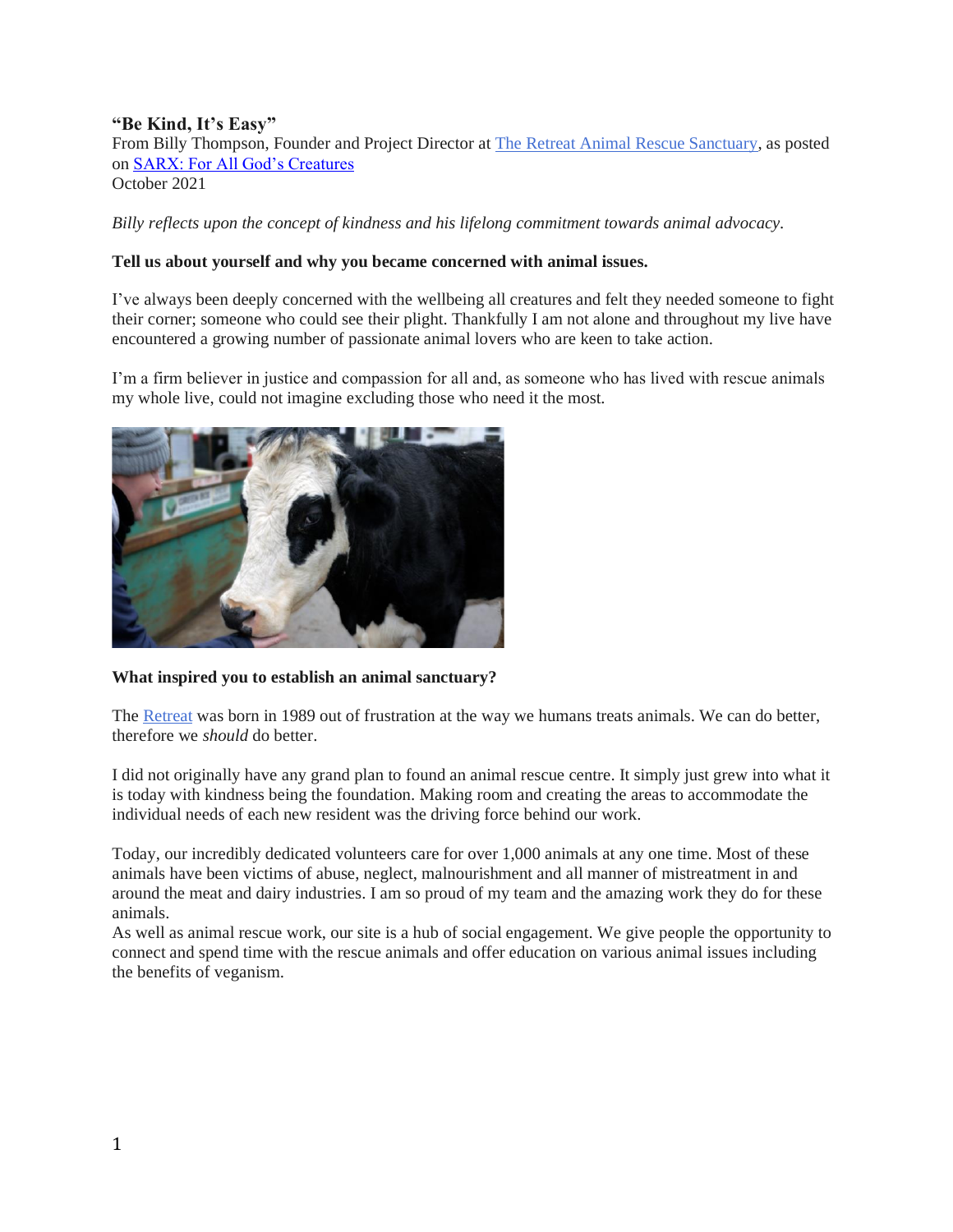

## **How have people been affected by visiting or serving with the animals at the sanctuary?**

Every day we are open to the public, I see a joyful moment or encounter between our animals and a visitor. I feel we are witnessing a great awakening towards a better world including all creatures. The last five years have been epic. I see people making kind choices starting with what's on their plate, to the shoes on their feet and adoption of rescued companion animals rather than buying from breeders. Every week I meet new vegans and vegetarians and they are getting younger all time! I've met children as young as three becoming vegans. There are a great number of people wanting to get involved in rescuing animals too.

### **Do people ever not take kindly to your veganism and animal advocacy?**

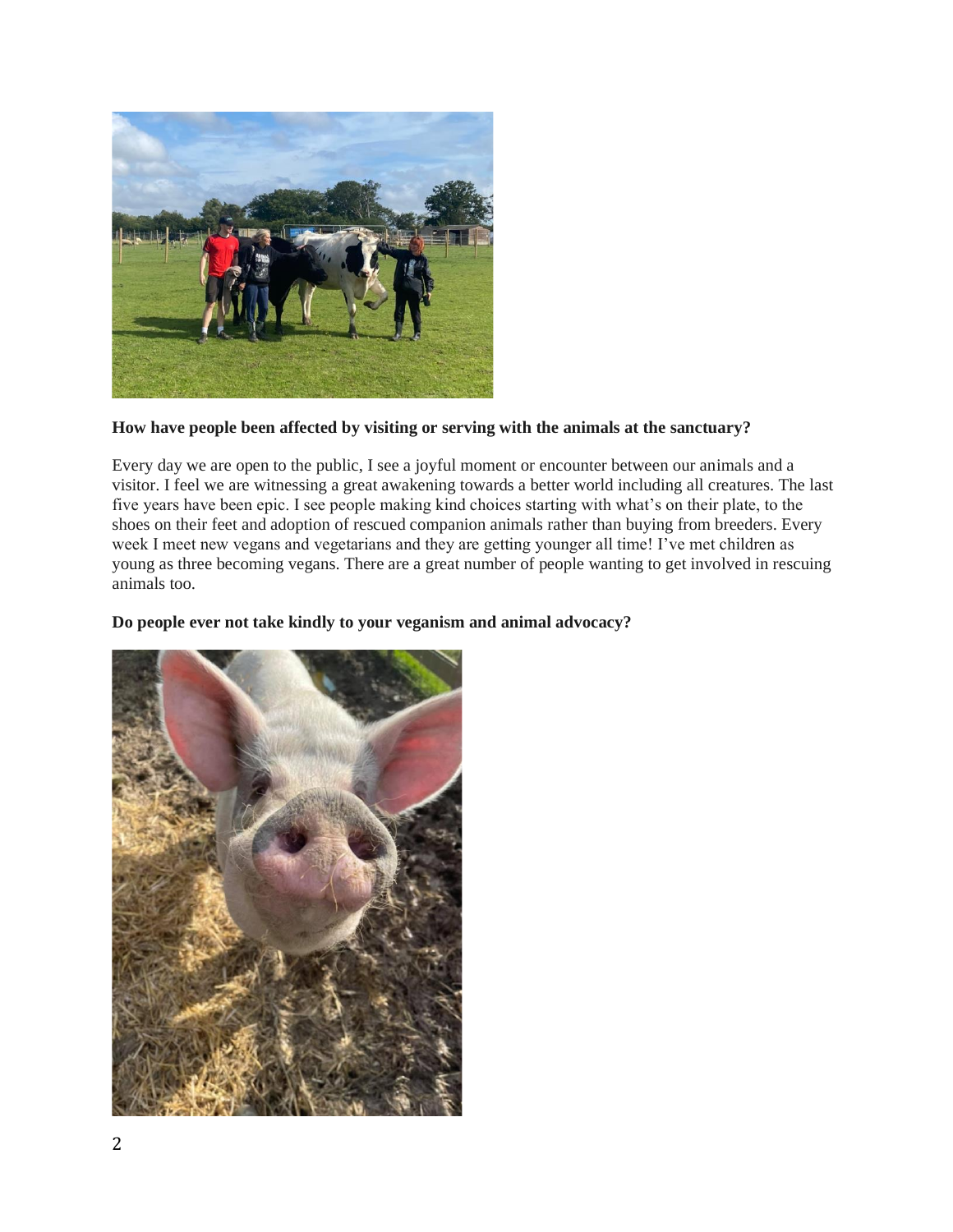There's always going to be resistance to every movement. For example, I have met people who blame vegans for the soya bean farming that is causing the destruction of the rainforest. What they don't realise is that only 6% of rainforest soya is used feed to humans. In fact, the very beef they eat will have been fed on the other 94% of rainforest soya. Yes UK cattle eat rainforest soya!

Most people want to be kind and so it only needs a gentle pointing out how eating animals is the opposite of this. It is incredibly cruel and unnecessary. Most people don't want to think of themselves as unkind and cruel and so it is a matter of showing them there are compassionate choices available which make a massive difference to animals.

#### **Tell us about your forthcoming book on kindness.**

My first book with be out by September, it's called Earth Boy. It's basically a funny story of my journey with kindness by my side. It's covers my life from birth to 2020. Earth boy was a nickname I had in my twenties because of my love for the natural world. It's a book that will make you laugh but the moral of kindness is there on every page. I wanted to inspire people to make positive choices in any situation they found themselves in.



#### **What advice would you offer to someone who is considering veganism?**

It really comes down this key concept of kindness. Our slogan is 'Be Kind, It's Easy.' and it is indeed so easy to show kindness on our plate. Nowadays, it's just as easy to pick up that carton of oat milk off the shelf as it is cow's milk and the difference it makes is huge.

I really encourage people to eat well, ensure they have a good balanced diet of fruit and veg and you won't look back! You will never regret it. In fact, so many vegans I know wish they had made the switch earlier. Every step towards veganism is a positive one for your health, the environment and the beautiful animals. Animal agriculture is both terribly cruel and environmentally damaging with its disproportionate use of water, a commodity that's becoming less and less available, enormous carbon footprint, land use, cruel slaughter of billions of animals, negative impact on human health, inefficiency in producing food (compared to the same size area for feeding vegans), pollution of air, waterways and land and impact on wildlife.